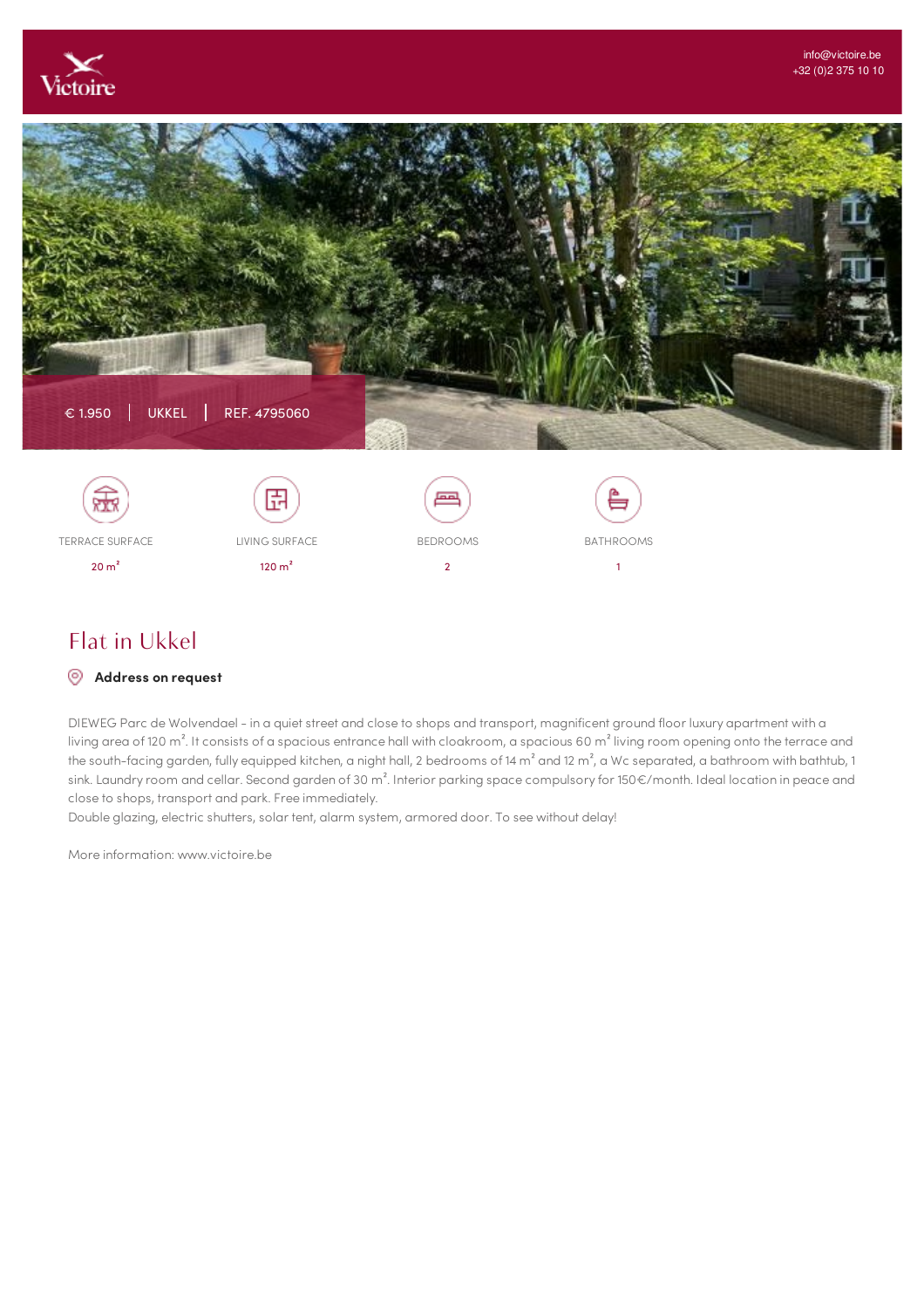

# **Characteristics**

#### GENERAL

| Type             | flat              | City              | <b>Ukkel</b>       |
|------------------|-------------------|-------------------|--------------------|
| Price            | € 1.950           | Living surface    | 120 m <sup>2</sup> |
| Terrace surface  | 20 m <sup>2</sup> | Bedrooms          | $\overline{2}$     |
| <b>Bathrooms</b> | $\mathbf{1}$      | Parkings (indoor) | $\mathbf{1}$       |
| Parkings         | $\mathbf{1}$      | Floors            | 4                  |
| Available        | immediately       | State             | very good state    |
| Garden surface   | 60 m <sup>2</sup> | Facades           | $\overline{2}$     |
| Kitchen (type)   | hyper equipped    | Toilets           | $\mathbf{1}$       |
| Laundry room     | $\checkmark$      | Heating (type)    | individual         |
|                  |                   | Heating           | gas                |
| Neighborhood     | city              | Neighborhood      | city               |
| Elevator         | $\checkmark$      | Double glass      | $\checkmark$       |
| $n - n$          |                   | $n = n$           |                    |

| Type             | flat              | City              | <b>Ukkel</b>       |
|------------------|-------------------|-------------------|--------------------|
| Price            | € 1.950           | Living surface    | 120 m <sup>2</sup> |
| Terrace surface  | 20 m <sup>2</sup> | Bedrooms          | $\overline{2}$     |
| <b>Bathrooms</b> | $\mathbf{1}$      | Parkings (indoor) | $\mathbf{1}$       |
| Parkings         | $\mathbf{1}$      | Floors            | $\overline{4}$     |
| Available        | immediately       | State             | very good state    |
| Garden surface   | 60 m <sup>2</sup> | Facades           | $\overline{2}$     |
| Kitchen (type)   | hyper equipped    | Toilets           | 1                  |
| Laundry room     | $\checkmark$      | Heating (type)    | individual         |
|                  |                   | Heating           | gas                |
| Neighborhood     | city              | Neighborhood      | city               |
| Elevator         | $\checkmark$      | Double glass      | $\checkmark$       |
| PEB              | 179 kW/ $m2$      | PEB category      | D                  |

### MANDATORY INFO

| Urban planning permits                | Summons and recovery claim |
|---------------------------------------|----------------------------|
| Not announced                         | Not announced              |
| Pre-emption right                     | Subdivision permit         |
| Not announced                         | Not announced              |
| Flood-sensitive area<br>Not announced |                            |

# FINANCIAL

| Tenant charges | Rental deposit |
|----------------|----------------|
| 150 €          | 2 months       |